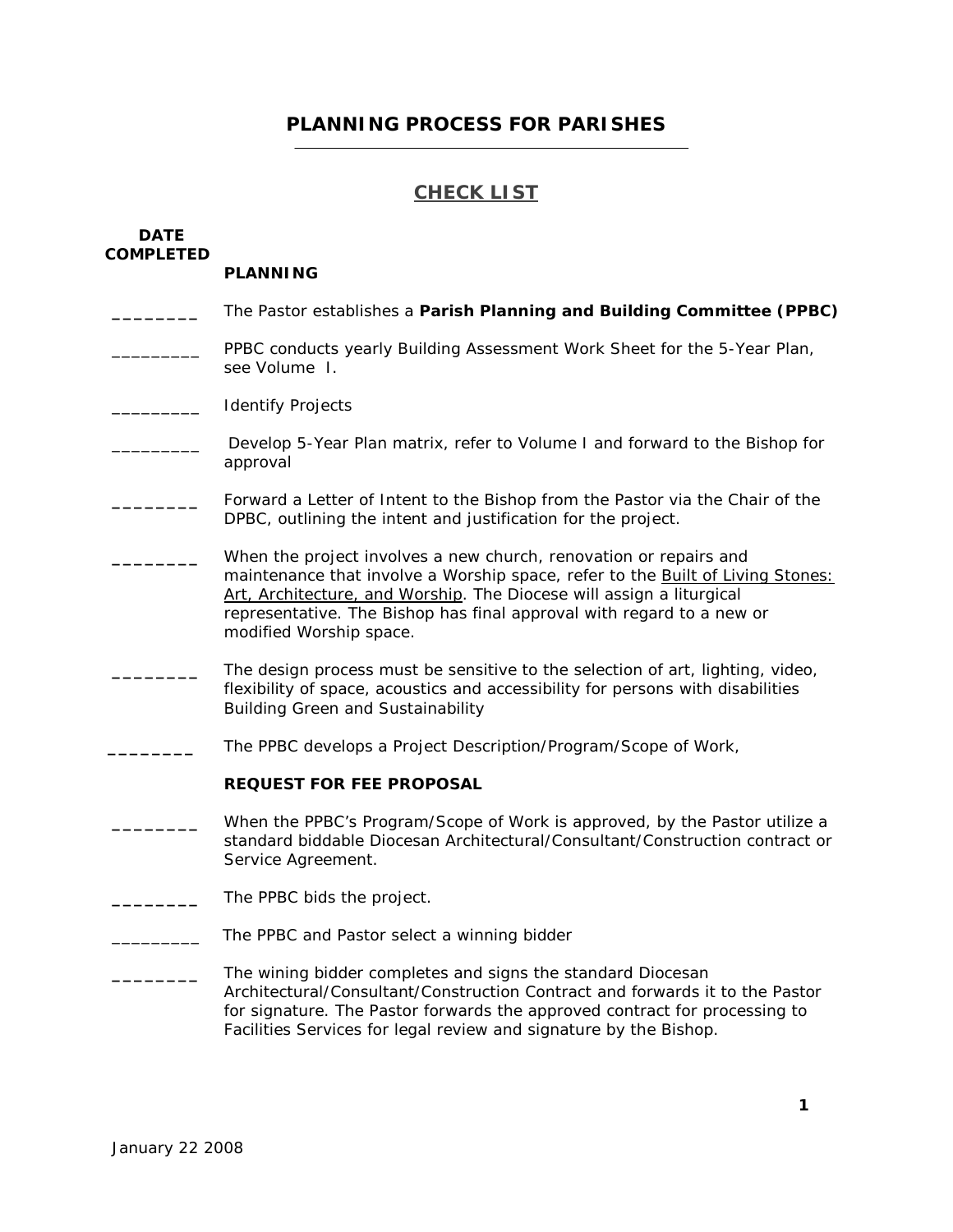### **DESIGN PHASE**

- **\_\_\_\_\_\_\_\_** At the end of the Design Phase, the PPBC schedules a presentation with the appropriate Parish ministries, councils and committees. It is important that all stakeholders associated in whatever degree are supporting the project
- **\_\_\_\_\_\_\_\_** The Diocesan Business Office is prepared to provide assistance to the parish Finance Committee and the PPBC in the preparation of its financial plan.
- For consultants the approved Design Phase may lead directly to Construction documents.
- For Architects upon approval of the Design Phase the project moves to the Schematic Design Phase

#### **SCHEMATIC DESIGN PHASE**

- **\_\_\_\_\_\_\_\_** The PPBC and the appropriate Parish ministries, councils and committees **r**eview the Schematic Design drawings and specifications in detail.
- **\_\_\_\_\_\_\_\_** Upon completion of the Schematic Design Phase, the PPBC arranges for a presentation and review by the DPBC
- **\_\_\_\_\_\_\_\_** Prepare a detailed Financial Plan for review by the Diocesan Business Office.
- **\_\_\_\_\_\_\_\_** The Chair of the DPBC will forward comments to the Bishop. The Bishop will forward a letter with comments to the
- **\_\_\_\_\_\_\_\_** The PPBC provides a sample of the standard Diocesan Construction Contract to the Architect/Consultant for inclusion with the Construction bid package.

#### **DESIGN DEVELOPMENT**

**\_\_\_\_\_\_\_\_** Complete the Drawings and Specifications for final approval by the Parish

#### **CONSTRUCTION DOCUMENTS PHASE**

- **\_\_\_\_\_\_\_\_** The Architect/Consultant proceeds with developing biddable Construction Documents.
- **\_\_\_\_\_\_\_\_** The PPBC with the Architect/Consultant bid the project.
- **\_\_\_\_\_\_\_\_** Submitted sealed Bids are reviewed by the PPBC, Architect/Consultant, the Parish Finance Committee and Pastor to insure the proposed projects costs are within budget.
- **\_\_\_\_\_\_\_\_** If necessary, Value Engineer the Project costs to within budget
- If Value Engineering results in a significant change in scope, consider rebidding the project.
- If the project remains over budget, the Parish may notify the DPBC.